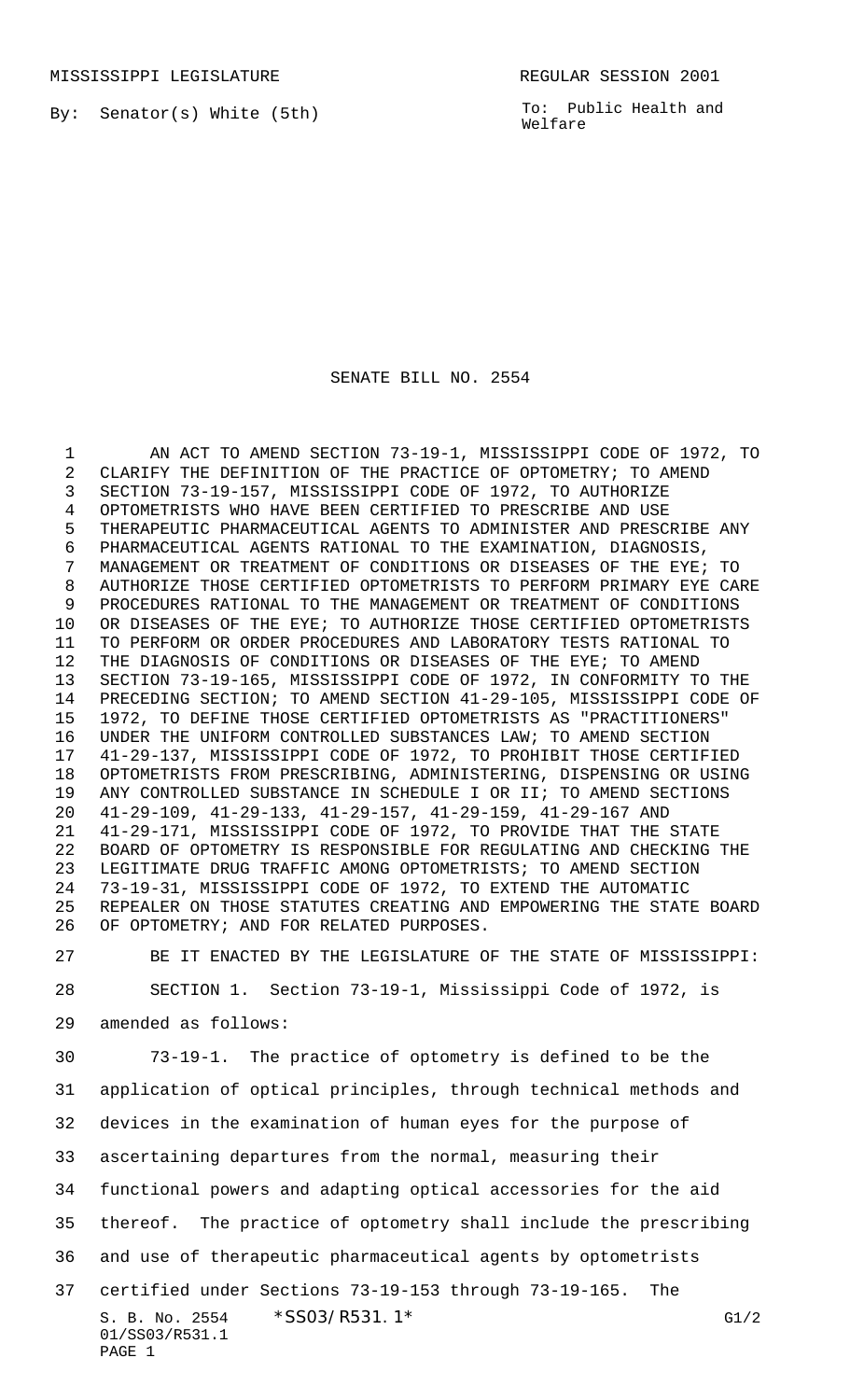S. B. No. 2554 \*SS03/R531.1\* 01/SS03/R531.1 practice of optometry shall not include the performing of injections into the eyeball, cataract surgery or laser surgery, but shall not preclude the removal of superficial foreign bodies from the eye or other noninvasive procedures. Nothing in this section or any other provision of law shall be construed to prohibit optometrists who have been certified under Sections 73-19-153 through 73-19-165 from providing postophthalmic surgical or clinical care and management with the advice and consultation of the operating or treating physician. SECTION 2. Section 73-19-157, Mississippi Code of 1972, is amended as follows: 73-19-157. **\* \* \*** Any optometrist certified to prescribe and use therapeutic pharmaceutical agents under Sections 73-19-153 through 73-19-165 is authorized to examine, diagnose, manage and treat visual defects, abnormal conditions and diseases of the human eye and adjacent structures including: (a) The administration and prescribing of pharmaceutical agents by any route of administration rational to the examination, diagnosis, management or treatment of visual defects, abnormal conditions or diseases of the **\* \* \*** eye or adjacent structures for proper optometric practice; (b) The performance of primary eye care procedures rational to the management or treatment of visual defects, abnormal conditions or diseases of the eye or adjacent structures 62 as determined by the State Board of Optometry; (c) The performance or ordering of procedures and laboratory tests rational to the diagnosis of visual defects, abnormal conditions or diseases of the eye or affecting the eye and adjacent structures; and (d) The authority to administer benadryl, epinephrine or equivalent medication to counteract anaphylaxis or anaphylactic reaction.  **\* \* \***

PAGE 2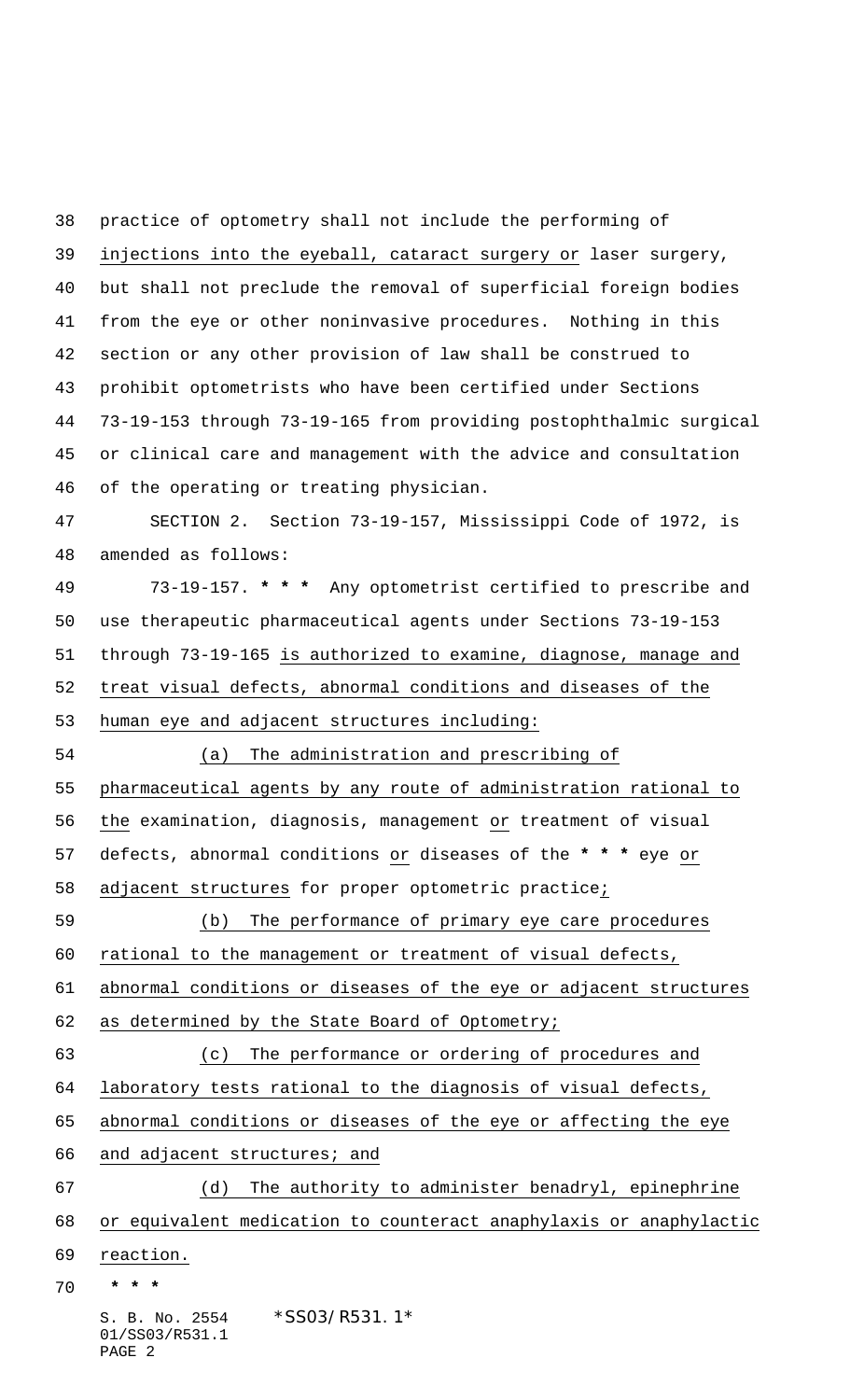SECTION 3. Section 73-19-165, Mississippi Code of 1972, is amended as follows:

 73-19-165. Any pharmacist licensed under the laws of the State of Mississippi is authorized to fill and dispense **\* \* \*** therapeutic pharmaceutical agents to patients **\* \* \*** for any optometrist certified by the State Board of Optometry to use such agents.

 SECTION 4. Section 41-29-105, Mississippi Code of 1972, is amended as follows:

 41-29-105. The following words and phrases, as used in this article, shall have the following meanings, unless the context otherwise requires:

 (a) "Administer" means the direct application of a controlled substance, whether by injection, inhalation, ingestion or any other means, to the body of a patient or research subject by:

 (1) A practitioner (or, in his presence, by his 88 authorized agent); or

 (2) The patient or research subject at the direction and in the presence of the practitioner.

 (b) "Agent" means an authorized person who acts on behalf of or at the direction of a manufacturer, distributor or dispenser. Such word does not include a common or contract carrier, public warehouseman or employee of the carrier or warehouseman. This definition shall not be applied to the term "agent" when such term clearly designates a member or officer of the Bureau of Narcotics or other law enforcement organization.

 (c) "Board" means the Mississippi State Board of Medical Licensure.

 (d) "Bureau" means the Mississippi Bureau of Narcotics. However, where the title "Bureau of Drug Enforcement" occurs, that term shall also refer to the Mississippi Bureau of Narcotics.

S. B. No. 2554 \*SS03/R531.1\* 01/SS03/R531.1 PAGE 3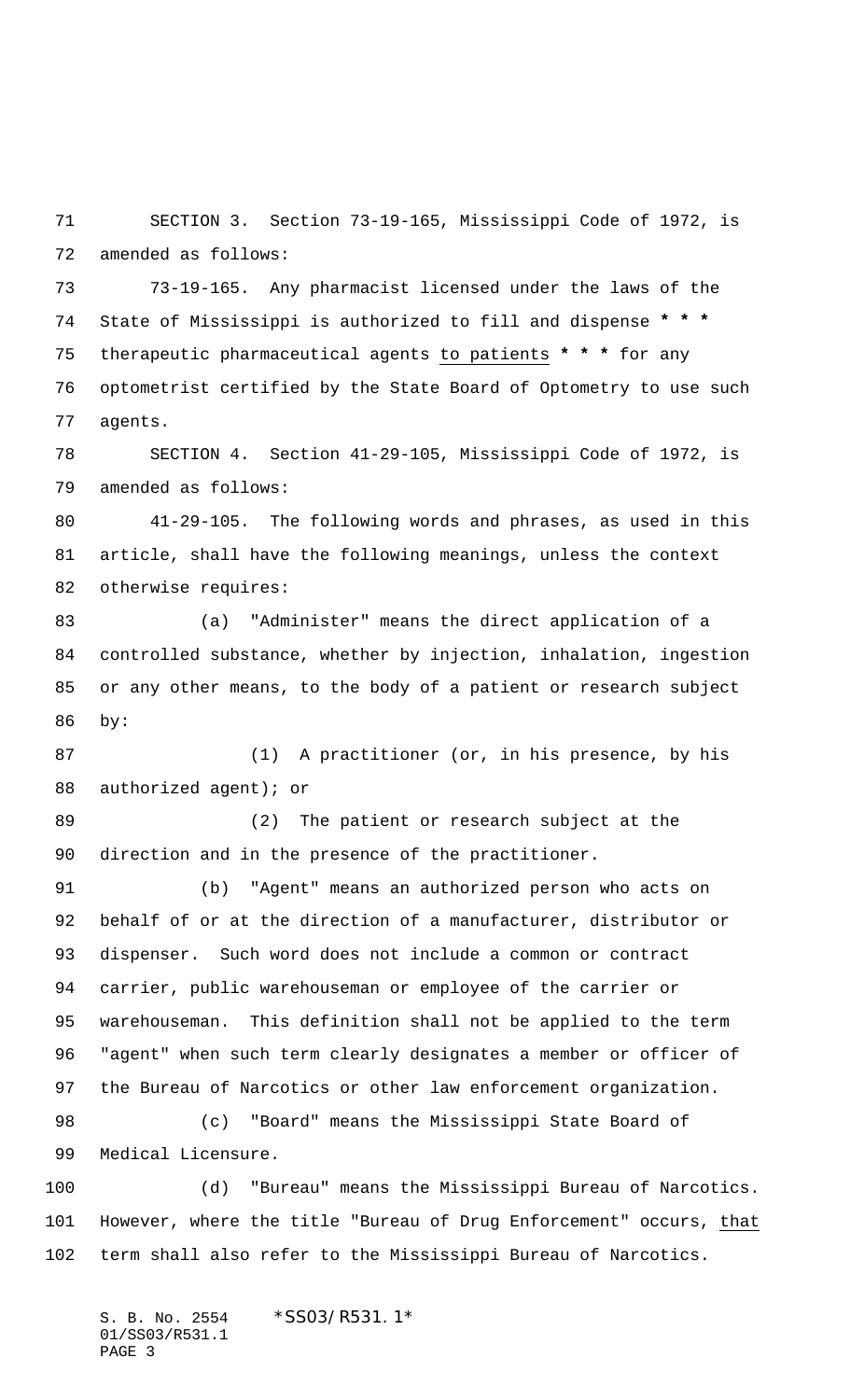(e) "Commissioner" means the Commissioner of the Department of Public Safety.

 (f) "Controlled substance" means a drug, substance or immediate precursor in Schedules I through V of Sections 41-29-113 through 41-29-121.

 (g) "Counterfeit substance" means a controlled substance which, or the container or labeling of which, without authorization, bears the trademark, trade name, or other identifying mark, imprint, number or device, or any likeness thereof, of a manufacturer, distributor or dispenser other than the person who in fact manufactured, distributed or dispensed the substance.

 (h) "Deliver" or "delivery" means the actual, constructive, or attempted transfer from one (1) person to another of a controlled substance, whether or not there is an agency relationship.

 (i) "Director" means the Director of the Bureau of Narcotics.

 (j) "Dispense" means to deliver a controlled substance to an ultimate user or research subject by or pursuant to the lawful order of a practitioner, including the prescribing, administering, packaging, labeling or compounding necessary to prepare the substance for that delivery.

(k) "Dispenser" means a practitioner who dispenses.

 (l) "Distribute" means to deliver other than by administering or dispensing a controlled substance.

S. B. No. 2554 \*SS03/R531.1\* 01/SS03/R531.1 PAGE 4 (m) "Distributor" means a person who distributes. (n) "Drug" means (1) a substance recognized as a drug in the official United States Pharmacopoeia, official Homeopathic Pharmacopoeia of the United States, or official National Formulary, or any supplement to any of them; (2) a substance intended for use in the diagnosis, cure, mitigation, treatment, or prevention of disease in man or animals; (3) a substance (other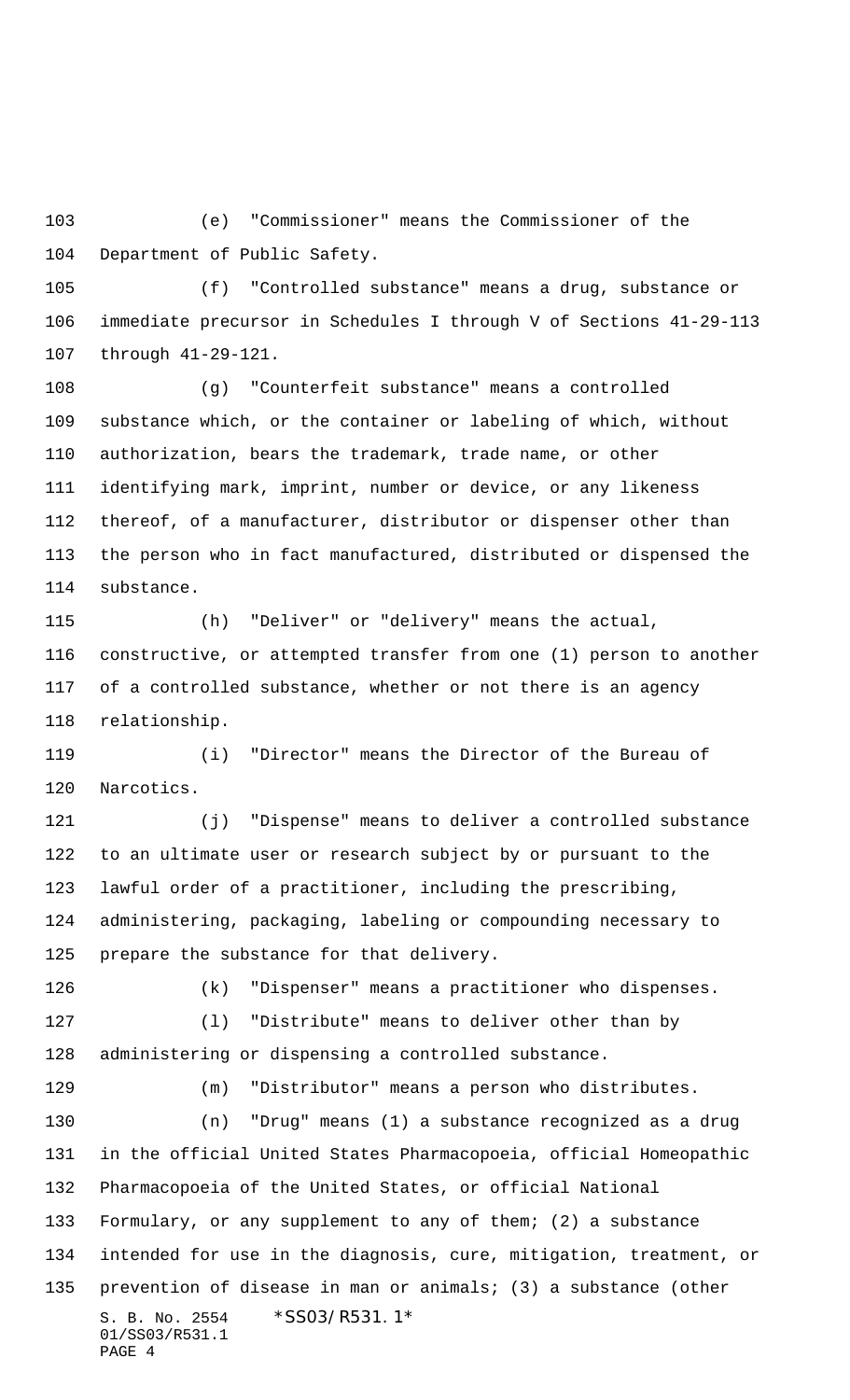than food) intended to affect the structure or any function of the body of man or animals; and (4) a substance intended for use as a component of any article specified in this paragraph. Such word does not include devices or their components, parts, or accessories.

 (o) "Hashish" means the resin extracted from any part of the plants of the genus Cannabis and all species thereof or any preparation, mixture or derivative made from or with that resin. (p) "Immediate precursor" means a substance which the

 board has found to be and by rule designates as being the principal compound commonly used or produced primarily for use, and which is an immediate chemical intermediary used or likely to be used in the manufacture of a controlled substance, the control of which is necessary to prevent, curtail, or limit manufacture.

 (q) "Manufacture" means the production, preparation, propagation, compounding, conversion or processing of a controlled substance, either directly or indirectly, by extraction from substances of natural origin, or independently by means of chemical synthesis, or by a combination of extraction and chemical synthesis, and includes any packaging or repackaging of the substance or labeling or relabeling of its container. The term "manufacture" does not include the preparation, compounding, packaging or labeling of a controlled substance in conformity with applicable state and local law:

 (1) By a practitioner as an incident to his administering or dispensing of a controlled substance in the 162 course of his professional practice; or

 (2) By a practitioner, or by his authorized agent under his supervision, for the purpose of, or as an incident to, research, teaching or chemical analysis and not for sale.

S. B. No. 2554 \*SS03/R531.1\* 01/SS03/R531.1 PAGE 5 (r) "Marihuana" means all parts of the plant of the genus Cannabis and all species thereof, whether growing or not, the seeds thereof, and every compound, manufacture, salt,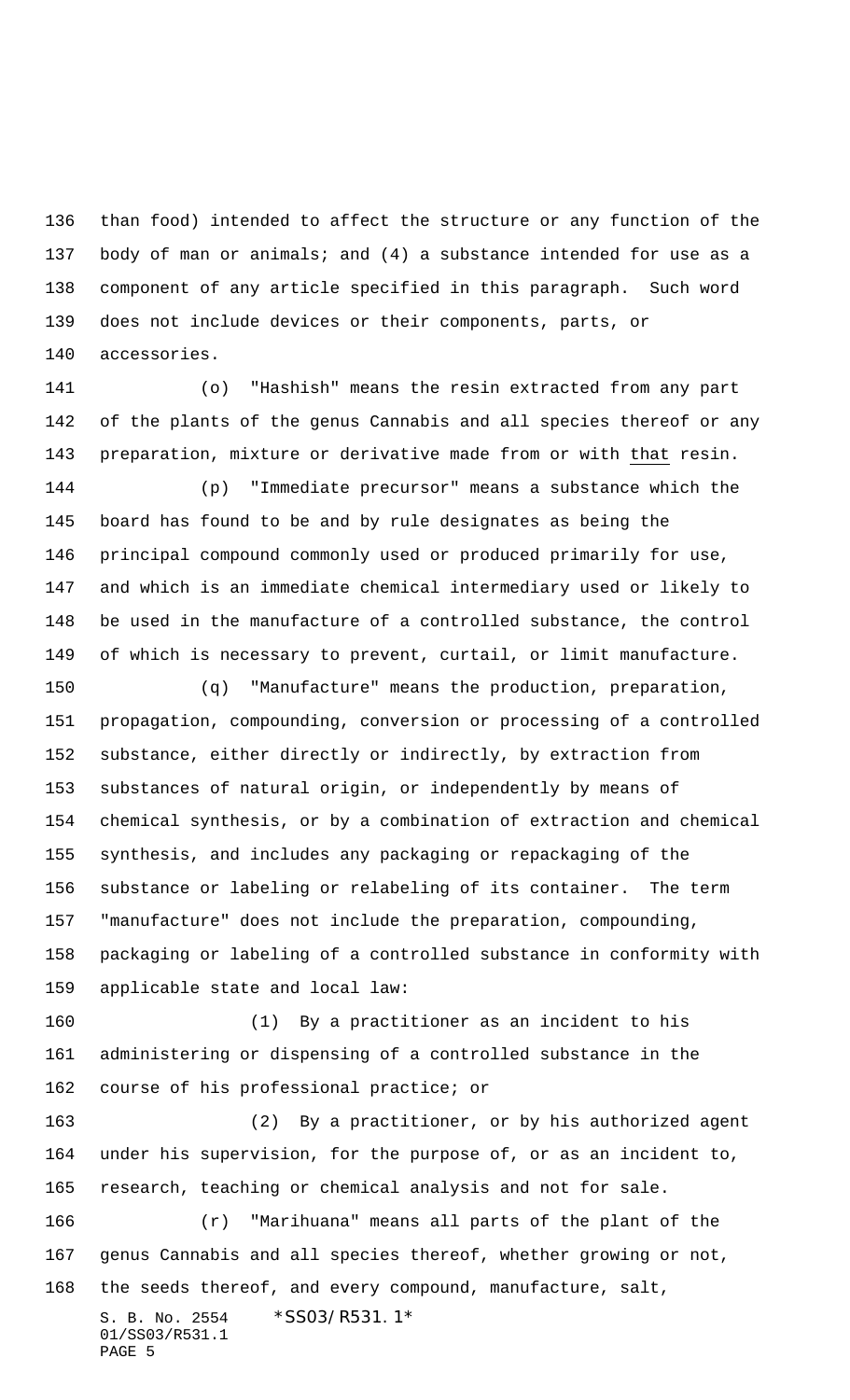derivative, mixture or preparation of the plant or its seeds, excluding hashish.

 (s) "Narcotic drug" means any of the following, whether produced directly or indirectly by extraction from substances of vegetable origin, or independently by means of chemical synthesis, or by a combination of extraction and chemical synthesis: (1) Opium and opiate, and any salt, compound, derivative or preparation of opium or opiate; (2) Any salt, compound, isomer, derivative or preparation thereof which is chemically equivalent or identical with any of the substances referred to in clause 1, but not including the isoquinoline alkaloids of opium;

181 (3) Opium poppy and poppy straw; and (4) Cocaine, coca leaves and any salt, compound, derivative or preparation of cocaine, coca leaves, and any salt, compound, isomer, derivative or preparation thereof which is chemically equivalent or identical with any of these substances, but not including decocainized coca leaves or extractions of coca leaves which do not contain cocaine or ecgonine.

 (t) "Opiate" means any substance having an addiction-forming or addiction-sustaining liability similar to morphine or being capable of conversion into a drug having addiction-forming or addiction-sustaining liability. It does not include, unless specifically designated as controlled under Section 41-29-111, the dextrorotatory isomer of 3-methoxy-n-methylmorphinan and its salts (dextromethorphan). Such word does include its racemic and levorotatory forms. (u) "Opium poppy" means the plant of the species Papaver somniferum L., except its seeds. (v) "Paraphernalia" means all equipment, products and materials of any kind which are used, intended for use, or designed for use, in planting, propagating, cultivating, growing, harvesting, manufacturing, compounding, converting, producing,

```
S. B. No. 2554 * SS03/R531.1*
01/SS03/R531.1
PAGE 6
```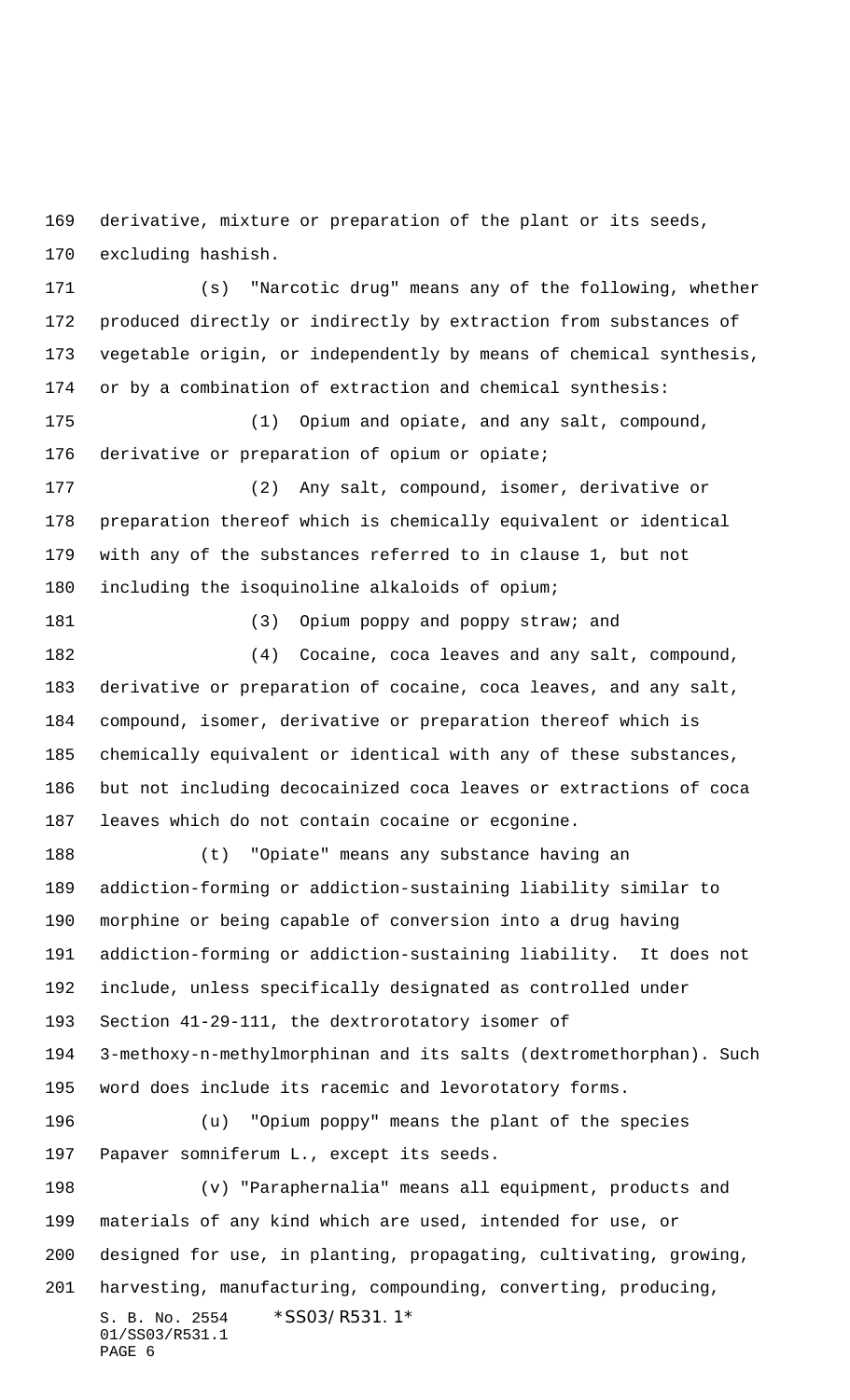S. B. No. 2554 \* SS03/R531.1\* 01/SS03/R531.1 PAGE 7 processing, preparing, testing, analyzing, packaging, repackaging, storing, containing, concealing, injecting, ingesting, inhaling or otherwise introducing into the human body a controlled substance in violation of the Uniform Controlled Substances Law. It includes, but is not limited to: (i) Kits used, intended for use, or designed for use in planting, propagating, cultivating, growing or harvesting of any species of plant which is a controlled substance or from which a controlled substance can be derived; (ii) Kits used, intended for use, or designed for use in manufacturing, compounding, converting, producing, processing or preparing controlled substances; (iii) Isomerization devices used, intended for use or designed for use in increasing the potency of any species of 216 plant which is a controlled substance; (iv) Testing equipment used, intended for use, or designed for use in identifying or in analyzing the strength, effectiveness or purity of controlled substances; (v) Scales and balances used, intended for use or 221 designed for use in weighing or measuring controlled substances; (vi) Diluents and adulterants, such as quinine hydrochloride, mannitol, mannite, dextrose and lactose, used, intended for use or designed for use in cutting controlled substances; (vii) Separation gins and sifters used, intended for use or designed for use in removing twigs and seeds from, or in otherwise cleaning or refining, marihuana; (viii) Blenders, bowls, containers, spoons and mixing devices used, intended for use or designed for use in compounding controlled substances; (ix) Capsules, balloons, envelopes and other containers used, intended for use or designed for use in packaging small quantities of controlled substances;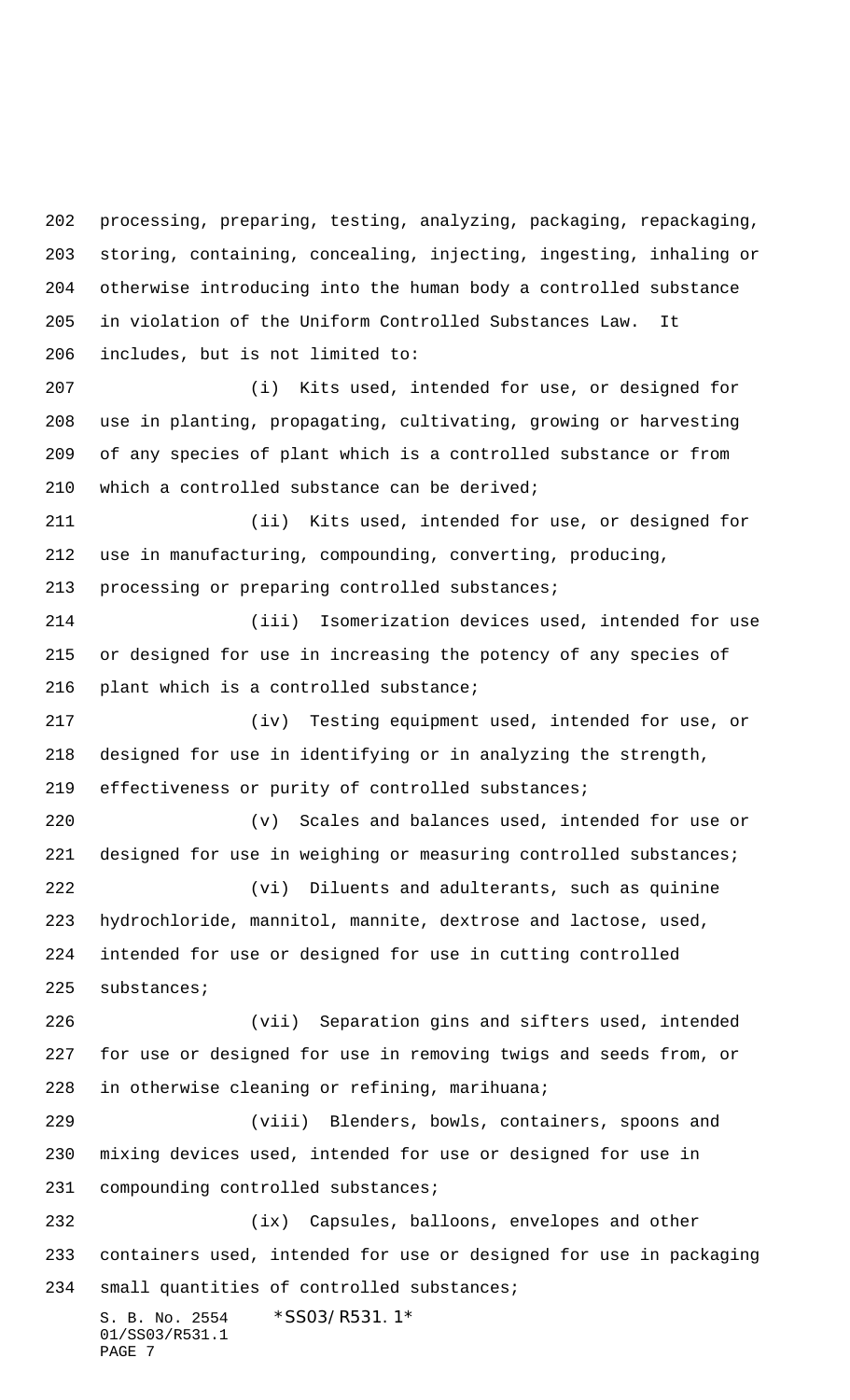(x) Containers and other objects used, intended for use or designed for use in storing or concealing controlled substances; (xi) Hypodermic syringes, needles and other objects used, intended for use or designed for use in parenterally injecting controlled substances into the human body; (xii) Objects used, intended for use or designed for use in ingesting, inhaling or otherwise introducing marihuana, cocaine, hashish or hashish oil into the human body, such as: 1. Metal, wooden, acrylic, glass, stone, plastic or ceramic pipes with or without screens, permanent screens, hashish heads or punctured metal bowls; 247 2. Water pipes; 248 3. Carburetion tubes and devices; 4. Smoking and carburetion masks; 5. Roach clips, meaning objects used to hold burning material, such as a marihuana cigarette, that has become too small or too short to be held in the hand; 6. Miniature cocaine spoons and cocaine vials; 255 7. Chamber pipes; 8. Carburetor pipes; 9. Electric pipes; 10. Air-driven pipes; 11. Chillums; l2. Bongs; and 261 13. Ice pipes or chillers. In determining whether an object is paraphernalia, a court or other authority should consider, in addition to all other logically relevant factors, the following: (i) Statements by an owner or by anyone in control 266 of the object concerning its use;

S. B. No. 2554 \* SS03/R531.1\* 01/SS03/R531.1 PAGE 8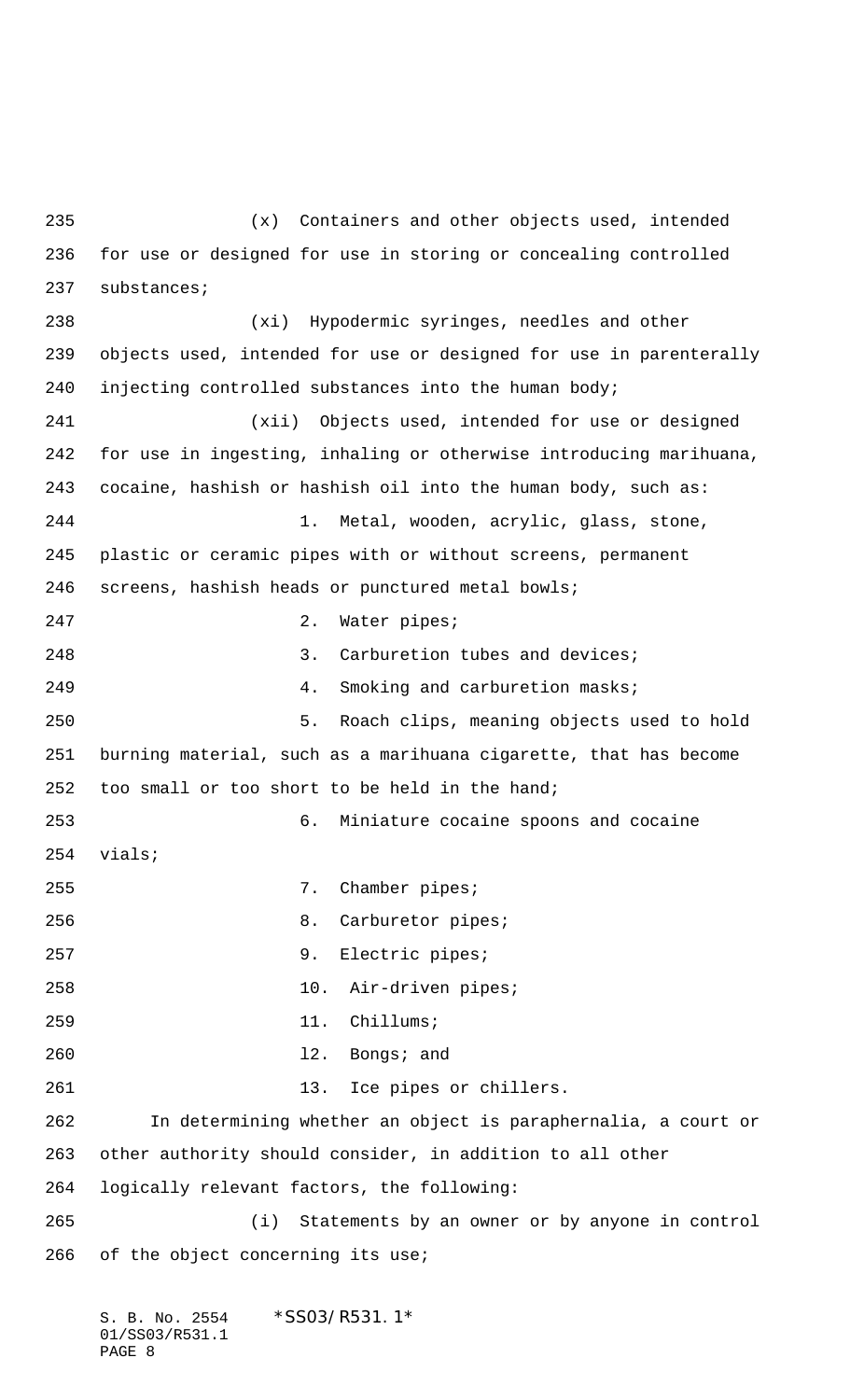S. B. No. 2554 \*SS03/R531.1\* 01/SS03/R531.1 PAGE 9 (ii) Prior convictions, if any, of an owner, or of anyone in control of the object, under any state or federal law relating to any controlled substance; (iii) The proximity of the object, in time and space, to a direct violation of the Uniform Controlled Substances Law; (iv) The proximity of the object to controlled substances; (v) The existence of any residue of controlled substances on the object; (vi) Direct or circumstantial evidence of the intent of an owner, or of anyone in control of the object, to deliver it to persons whom he knows, or should reasonably know, intend to use the object to facilitate a violation of the Uniform Controlled Substances Law; the innocence of an owner, or of anyone in control of the object, as to a direct violation of the Uniform Controlled Substances Law shall not prevent a finding that the object is intended for use, or designed for use as paraphernalia; (vii) Instructions, oral or written, provided with 286 the object concerning its use; (viii) Descriptive materials accompanying the object which explain or depict its use; (ix) National and local advertising concerning its use; (x) The manner in which the object is displayed for sale; (xi) Whether the owner or anyone in control of the object is a legitimate supplier of like or related items to the community, such as a licensed distributor or dealer of tobacco products; (xii) Direct or circumstantial evidence of the ratio of sales of the object(s) to the total sales of the business enterprise;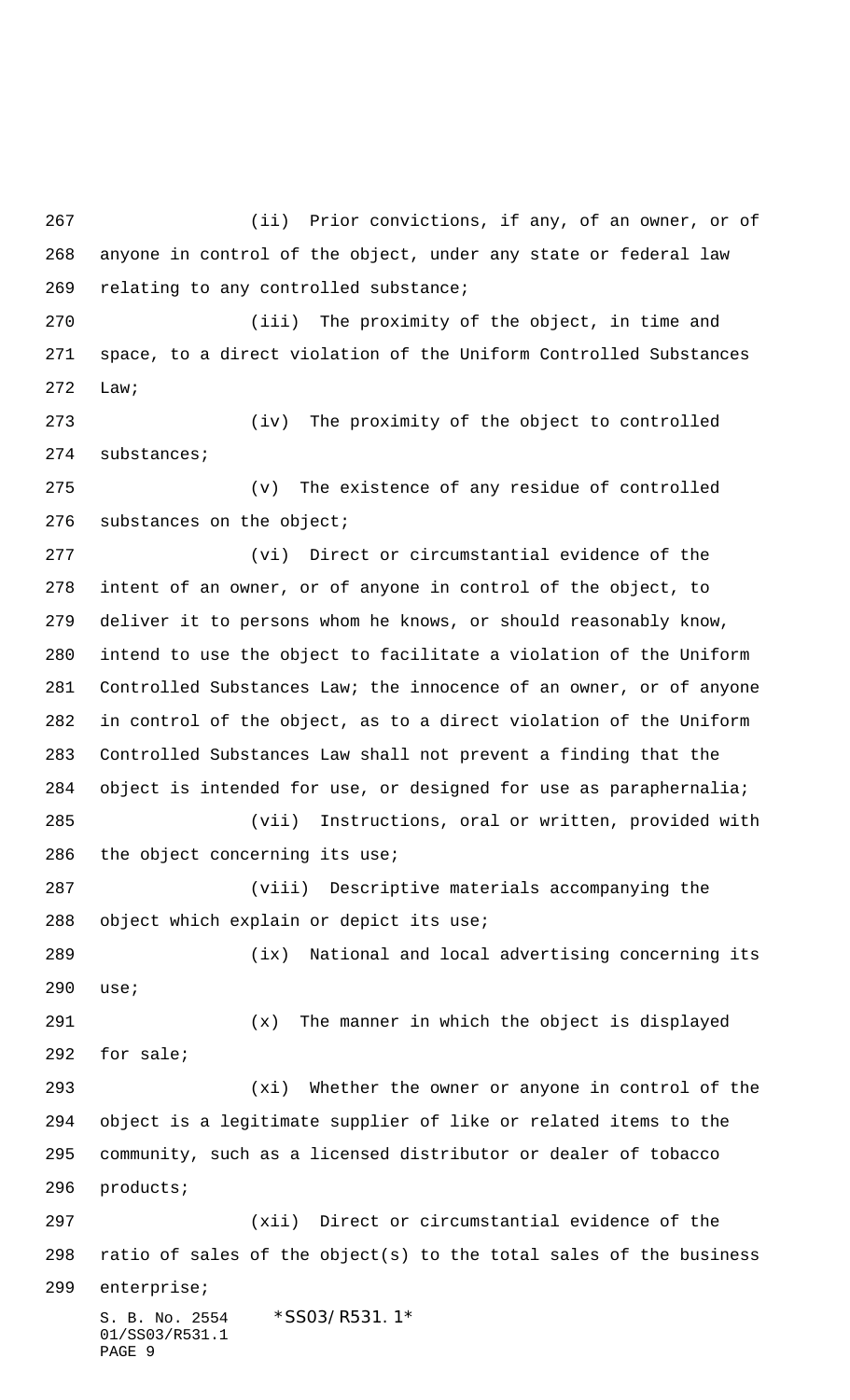(xiii) The existence and scope of legitimate uses for the object in the community;

(xiv) Expert testimony concerning its use.

 (w) "Person" means individual, corporation, government or governmental subdivision or agency, business trust, estate, trust, partnership or association, or any other legal entity.

 (x) "Poppy straw" means all parts, except the seeds, of the opium poppy, after mowing.

(y) "Practitioner" means:

 (1) A physician, dentist, veterinarian, scientific investigator or optometrist certified to prescribe and use therapeutic pharmaceutical agents under Sections 73-19-153 through 73-19-165, or other person licensed, registered or otherwise permitted to distribute, dispense, conduct research with respect to or to administer a controlled substance in the course of professional practice or research in this state; and

 (2) A pharmacy, hospital or other institution licensed, registered, or otherwise permitted to distribute, dispense, conduct research with respect to or to administer a controlled substance in the course of professional practice or research in this state.

 (z) "Production" includes the manufacture, planting, cultivation, growing or harvesting of a controlled substance.

 (aa) "Sale," "sell" or "selling" means the actual, constructive or attempted transfer or delivery of a controlled substance for remuneration, whether in money or other consideration.

 (bb) "State," when applied to a part of the United States, includes any state, district, commonwealth, territory, insular possession thereof, and any area subject to the legal authority of the United States of America.

S. B. No. 2554 \*SS03/R531.1\* 01/SS03/R531.1 PAGE 10 (cc) "Ultimate user" means a person who lawfully possesses a controlled substance for his own use or for the use of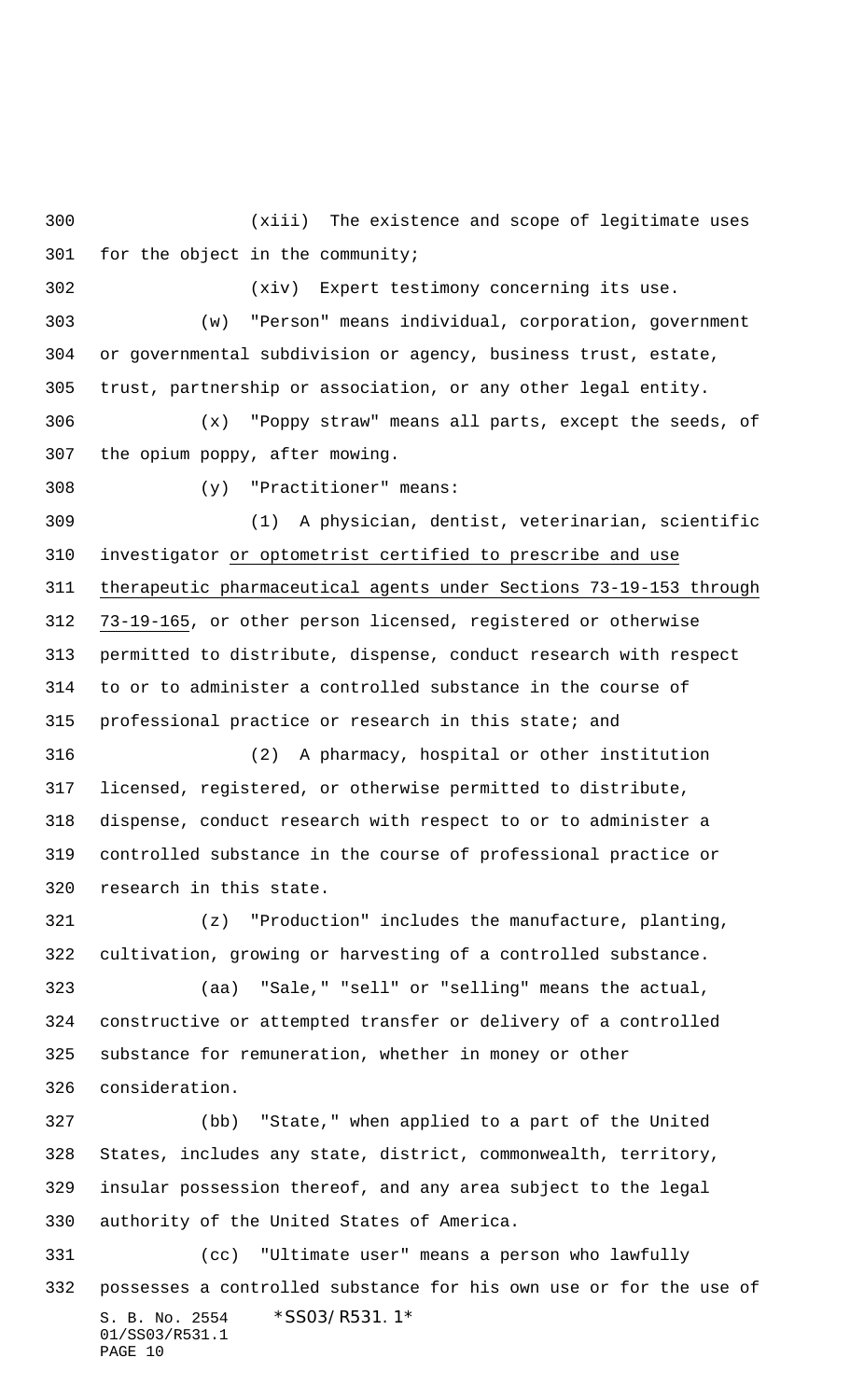a member of his household or for administering to an animal owned by him or by a member of his household.

 SECTION 5. Section 41-29-137, Mississippi Code of 1972, is amended as follows:

 41-29-137. (a) Except when dispensed directly by a practitioner, other than a pharmacy, to an ultimate user, no controlled substance in Schedule II, as set out in Section 41-29-115, may be dispensed without the written prescription of a practitioner. A practitioner shall keep a record of all controlled substances in Schedule I, II and III administered, dispensed or professionally used by him otherwise than by prescription.

 In emergency situations, as defined by rule of the State Board of Pharmacy, **\* \* \*** Schedule II drugs may be dispensed upon oral prescription of a practitioner, reduced promptly to writing and filed by the pharmacy. Prescriptions shall be retained in conformity with the requirements of Section 41-29-133. No prescription for a Schedule II substance may be refilled unless renewed by prescription issued by a licensed medical doctor.

 (b) Except when dispensed directly by a practitioner, other than a pharmacy, to an ultimate user, a controlled substance included in Schedule III or IV, as set out in Sections 41-29-117 and 41-29-119, which is a prescription drug as determined under Federal Control Substance Act, shall not be dispensed without a written or oral prescription of a practitioner. The prescription shall not be filled or refilled more than six (6) months after the date thereof or be refilled more than five (5) times, unless renewed by the practitioner.

 (c) A controlled substance included in Schedule V, as set out in Section 41-29-121, shall not be distributed or dispensed other than for a medical purpose.

(d) An optometrist certified to prescribe and use

S. B. No. 2554 \*SS03/R531.1\* 01/SS03/R531.1 PAGE 11 therapeutic pharmaceutical agents under Sections 73-19-153 through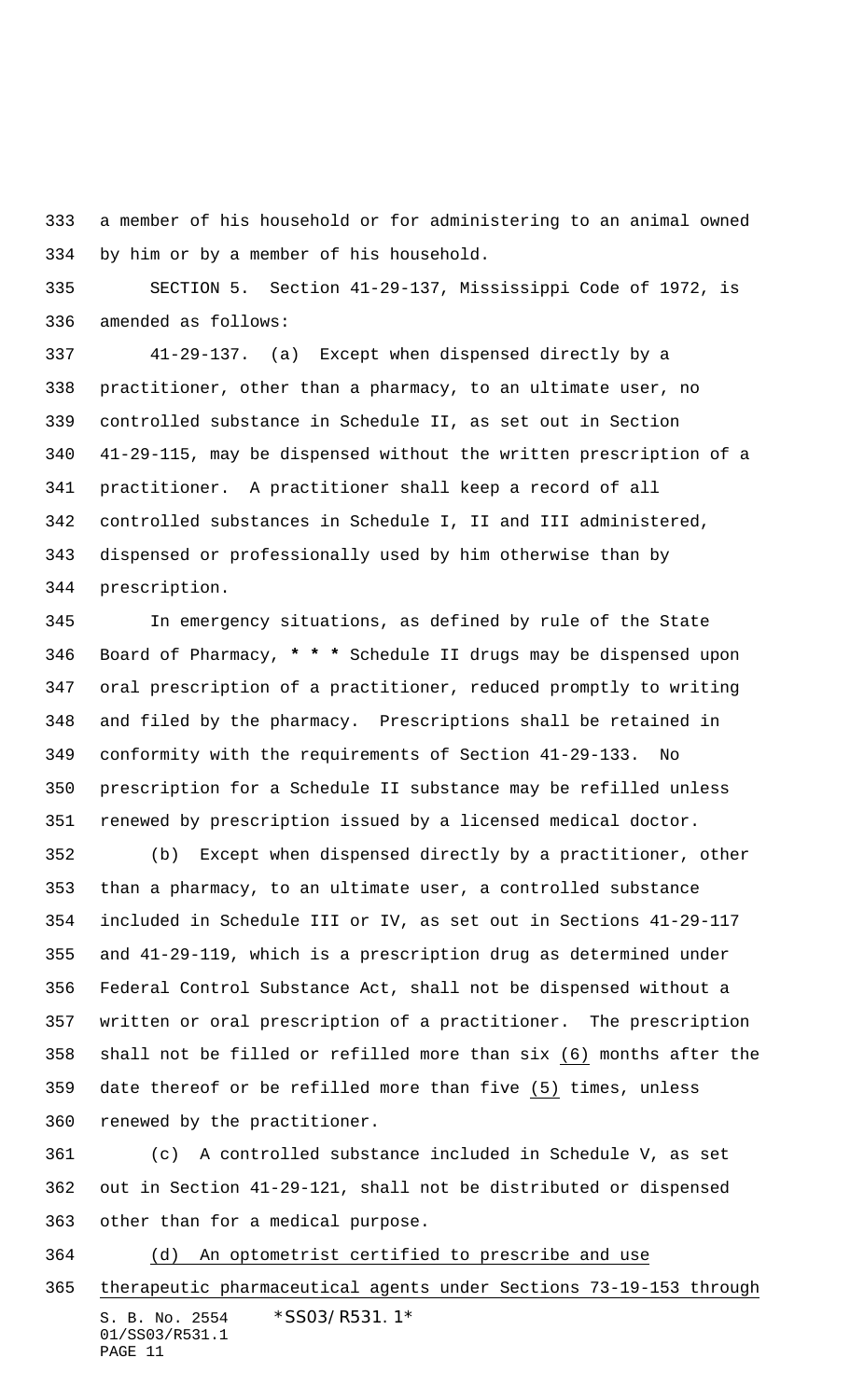73-19-165 shall not be authorized to prescribe, administer,

dispense or use any controlled substance in Schedule I or II.

 SECTION 6. Section 41-29-109, Mississippi Code of 1972, is amended as follows:

 41-29-109. The Mississippi Bureau of Narcotics shall have the full cooperation and use of facilities and personnel of the State Board of Pharmacy, the State Board of Medical Licensure, the 373 State Board of Dental Examiners, the State Board of Optometry, the district and county attorneys, and of the Attorney General's office.

 It shall be the duty of all duly sworn peace officers of the State of Mississippi to enforce the provisions of this article with reference to illicit narcotic and drug traffic. The provisions of this article may likewise be enforced by agents of the United States Drug Enforcement Administration.

 SECTION 7. Section 41-29-133, Mississippi Code of 1972, is amended as follows:

 41-29-133. Persons registered to manufacture, distribute, or dispense controlled substances under this article shall keep records and maintain inventories in conformance with the record-keeping and inventory requirements of federal law and with any additional rules that the State Board of Pharmacy, State Board of Medical Licensure, State Board of Dental Examiners or State Board of Optometry may issue.

 SECTION 8. Section 41-29-157, Mississippi Code of 1972, is amended as follows:

 41-29-157. (a) Issuance and execution of administrative inspection warrants and search warrants shall be as follows, except as provided in subsection (c) of this section:

S. B. No. 2554 \* SS03/R531.1\* 01/SS03/R531.1 PAGE 12 (1) A judge of any state court of record, or any justice court judge within his jurisdiction, and upon proper oath or affirmation showing probable cause, may issue warrants for the purpose of conducting administrative inspections authorized by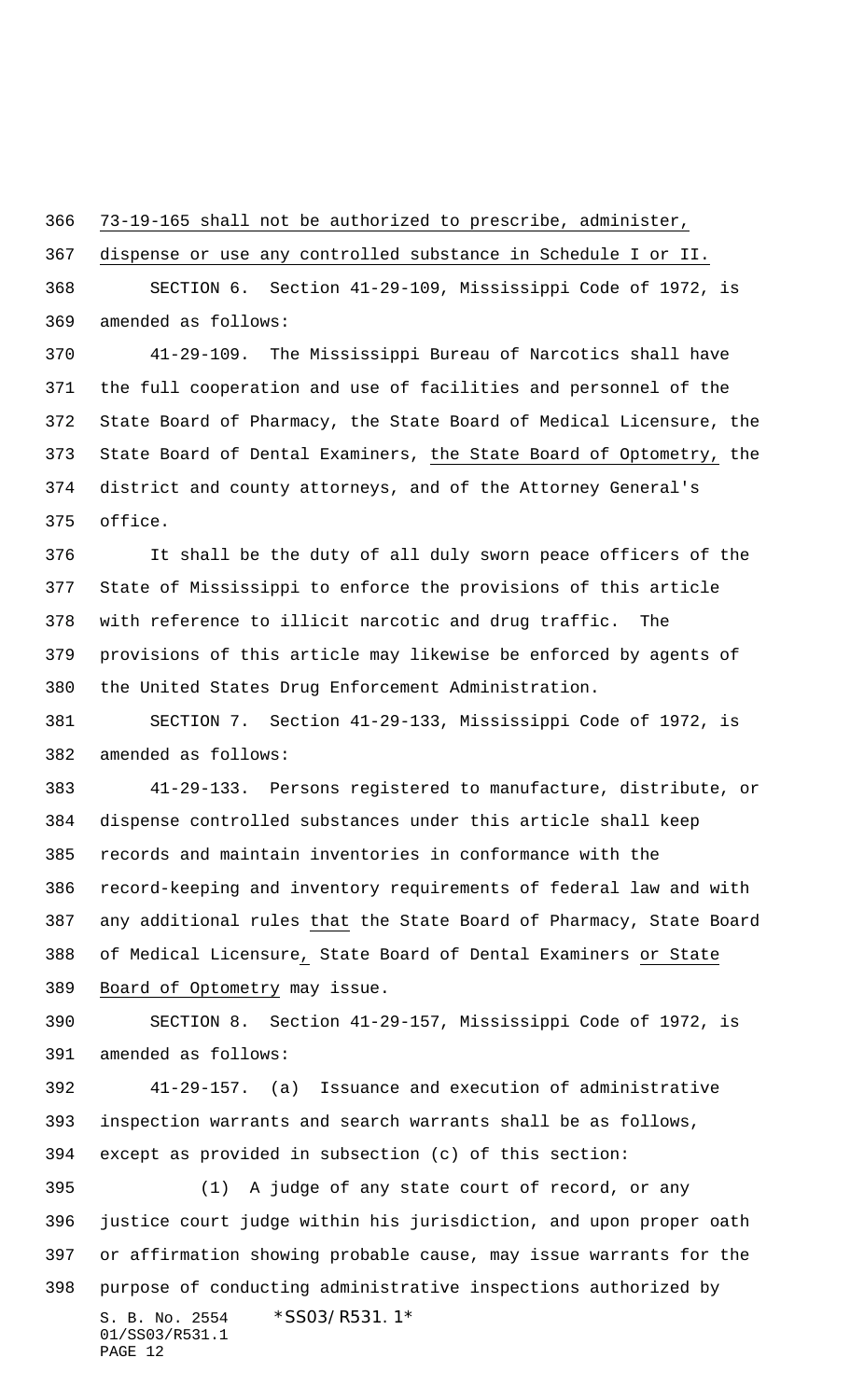this article or rules thereunder, and seizures of property appropriate to the inspections. For purposes of the issuance of administrative inspection warrants, probable cause exists upon showing a valid public interest in the effective enforcement of this article or rules thereunder, sufficient to justify administrative inspection of the area, premises, building or conveyance in the circumstances specified in the application for the warrant. All such warrants shall be served during normal business hours;

 (2) A search warrant shall issue only upon an affidavit of a person having knowledge or information of the facts alleged, sworn to before the judge or justice court judge and establishing the grounds for issuing the warrant. If the judge or justice court judge is satisfied that grounds for the application exist or that there is probable cause to believe they exist, he shall issue a warrant identifying the area, premises, building or conveyance to be searched, the purpose of the search, and, if appropriate, the type of property to be searched, if any. The warrant shall:

 (A) State the grounds for its issuance and the name of each person whose affidavit has been taken in support thereof;

 (B) Be directed to a person authorized by Section 41-29-159 to execute it;

 (C) Command the person to whom it is directed to inspect the area, premises, building or conveyance identified for the purpose specified, and if appropriate, direct the seizure of the property specified;

 (D) Identify the item or types of property to be seized, if any;

 (E) Direct that it be served and designate the judge or magistrate to whom it shall be returned;

S. B. No. 2554 \*SS03/R531.1\* 01/SS03/R531.1 PAGE 13 (3) A warrant issued pursuant to this section must be executed and returned within ten (10) days of its date unless,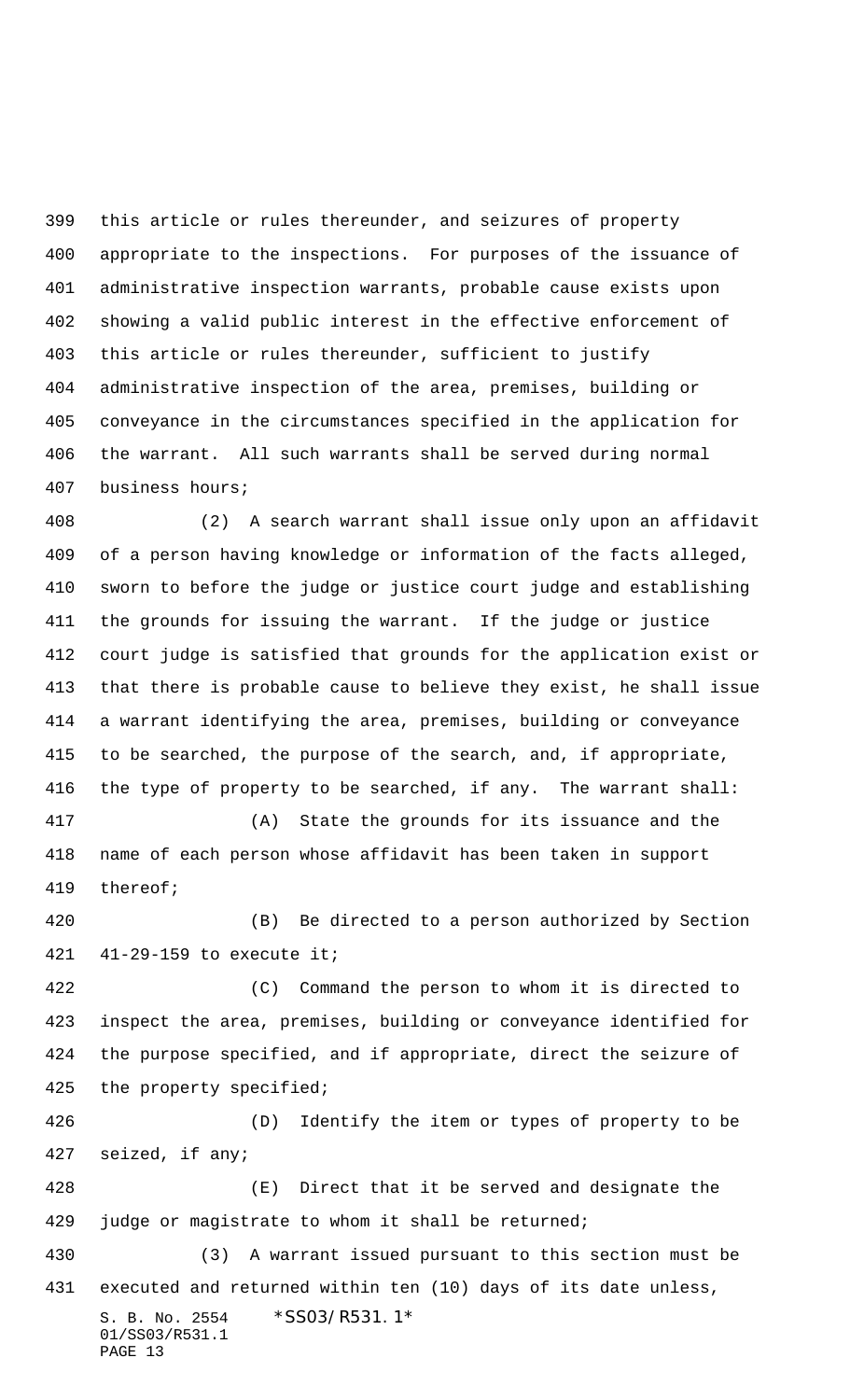upon a showing of a need for additional time, the court orders otherwise. If property is seized pursuant to a warrant, a copy shall be given to the person from whom or from whose premises the property is taken, together with a receipt for the property taken. The return of the warrant shall be made promptly, accompanied by a written inventory of any property taken. The inventory shall be made in the presence of the person executing the warrant and of the person from whose possession or premises the property was taken, if present, or in the presence of at least one (1) credible person other than the person executing the warrant. A copy of the inventory shall be delivered to the person from whom or from whose premises the property was taken and to the applicant for the warrant;

 (4) The judge or justice court judge who has issued a warrant shall attach thereto a copy of the return and all papers returnable in connection therewith and file them with the clerk of the appropriate state court for the judicial district in which the inspection was made.

 (b) The bureau, the State Board of Pharmacy, **\* \* \*** the State Board of Medical Licensure, the State Board of Dental Examiners or the State Board of Optometry may make administrative inspections of controlled premises in accordance with the following provisions:

 (1) For purposes of this section only, "controlled premises" means:

 (A) Places where persons registered or exempted from registration requirements under this article are required to keep records; and

 (B) Places including factories, warehouses, establishments and conveyances in which persons registered or exempted from registration requirements under this article are permitted to hold, manufacture, compound, process, sell, deliver, or otherwise dispose of any controlled substance.

S. B. No. 2554 \*SS03/R531.1\* 01/SS03/R531.1 PAGE 14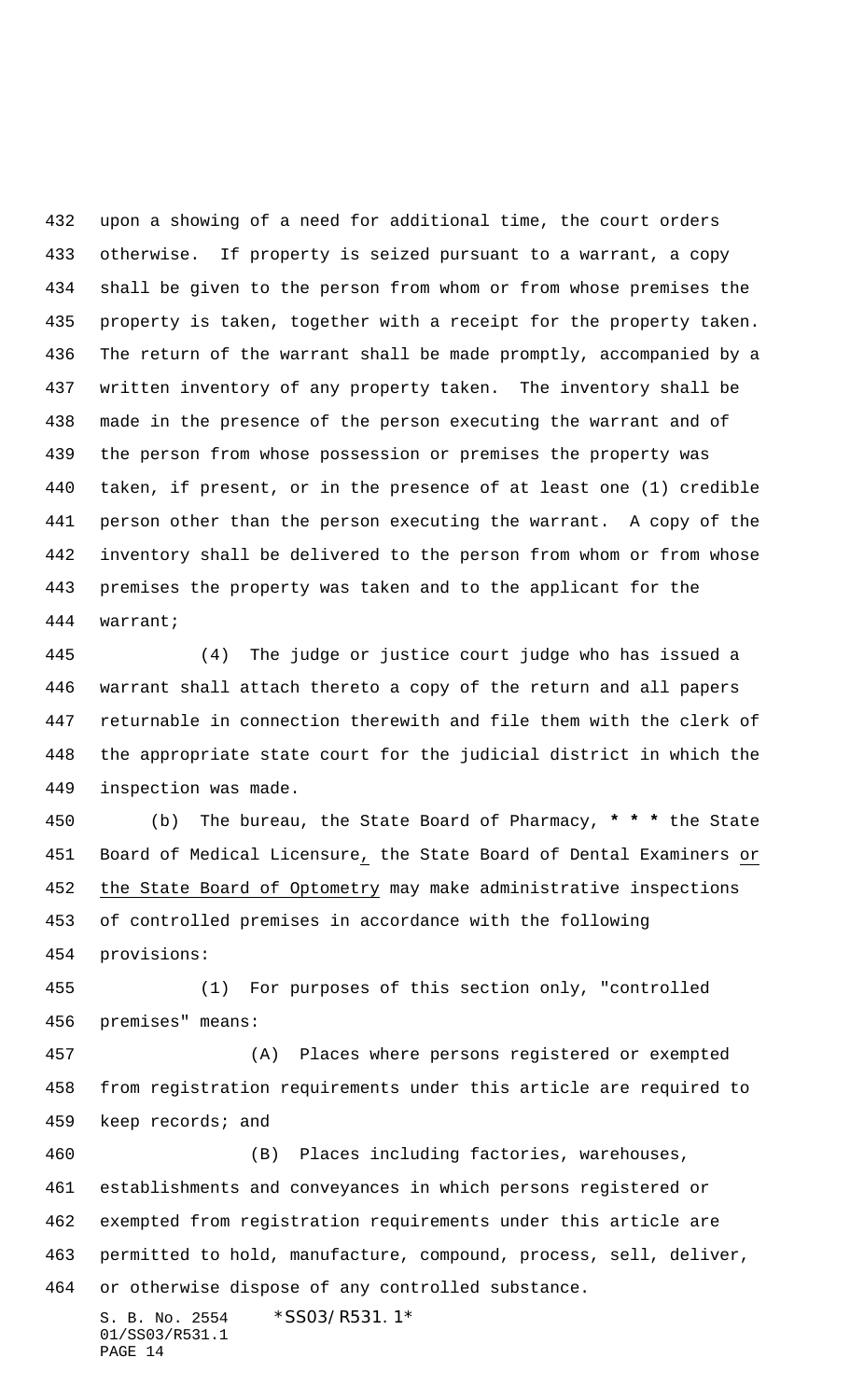(2) When authorized by an administrative inspection warrant issued in accordance with the conditions imposed in this section an officer or employee designated by the bureau, the State Board of Pharmacy, the State Board of Medical Licensure, the State Board of Dental Examiners or the State Board of Optometry, upon presenting the warrant and appropriate credentials to the owner, operator or agent in charge, may enter controlled premises for the purpose of conducting an administrative inspection.

 (3) When authorized by an administrative inspection warrant, an officer or employee designated by the bureau, the State Board of Pharmacy, the State Board of Medical Licensure, the State Board of Dental Examiners or the State Board of Optometry may:

 (A) Inspect and copy records required by this article to be kept;

 (B) Inspect, within reasonable limits and in a reasonable manner, controlled premises and all pertinent equipment, finished and unfinished material, containers and labeling found therein, and, except as provided in paragraph (5) of this subsection, all other things therein, including records, files, papers, processes, controls and facilities bearing on violation of this article; and

 (C) Inventory any stock of any controlled substance therein and obtain samples thereof.

 (4) This section does not prevent the inspection without a warrant of books and records pursuant to an administrative subpoena, nor does it prevent entries and administrative inspections, including seizures of property, without a warrant:

 (A) If the owner, operator or agent in charge of the controlled premises consents;

S. B. No. 2554 \*SS03/R531.1\* (B) In situations presenting imminent danger to health or safety;

```
01/SS03/R531.1
PAGE 15
```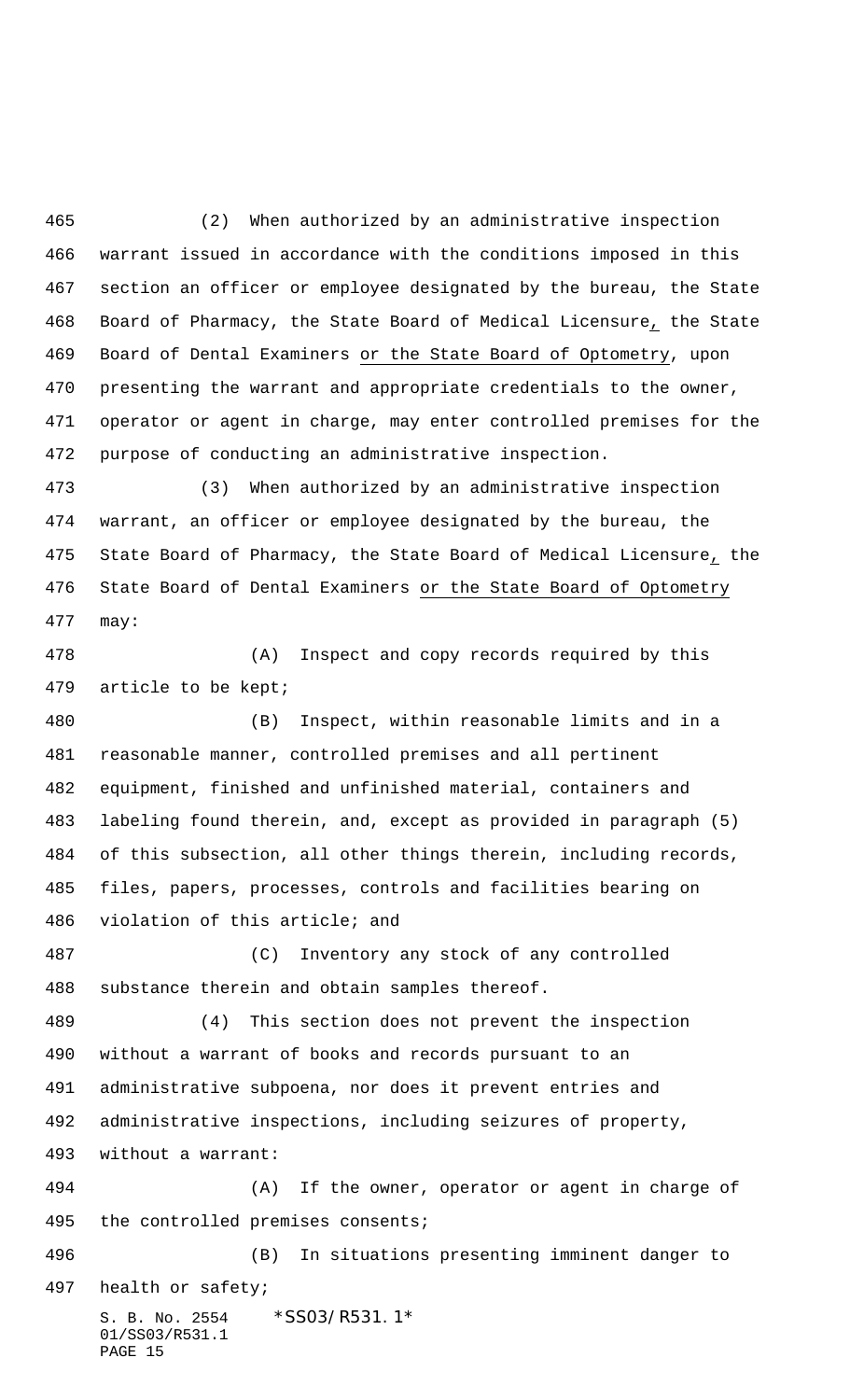(C) In situations involving inspection of conveyances if there is reasonable cause to believe that the mobility of the conveyance makes it impracticable to obtain a warrant;

 (D) In any other exceptional or emergency circumstance where time or opportunity to apply for a warrant is lacking; or

 (E) In all other situations in which a warrant is not constitutionally required.

 (5) An inspection authorized by this section shall not extend to financial data, sales data, other than shipment data, or pricing data unless the owner, operator or agent in charge of the controlled premises consents in writing.

 (c) Any agent of the bureau authorized to execute a search warrant involving controlled substances, the penalty for which is imprisonment for more than one (1) year, may, without notice of his authority and purpose, break open an outer door or inner door, or window of a building, or any part of the building, if the judge issuing the warrant:

 (1) Is satisfied that there is probable cause to believe that:

 (A) The property sought may, and, if such notice is given, will be easily and quickly destroyed or disposed of; or (B) The giving of such notice will immediately

 endanger the life or safety of the executing officer or another person; and

 (2) Has included in the warrant a direction that the officer executing the warrant shall not be required to give such notice.

 Any officer acting under such warrant shall, as soon as practical, after entering the premises, identify himself and give the reasons and authority for his entrance upon the premises.

S. B. No. 2554 \*SS03/R531.1\* 01/SS03/R531.1 PAGE 16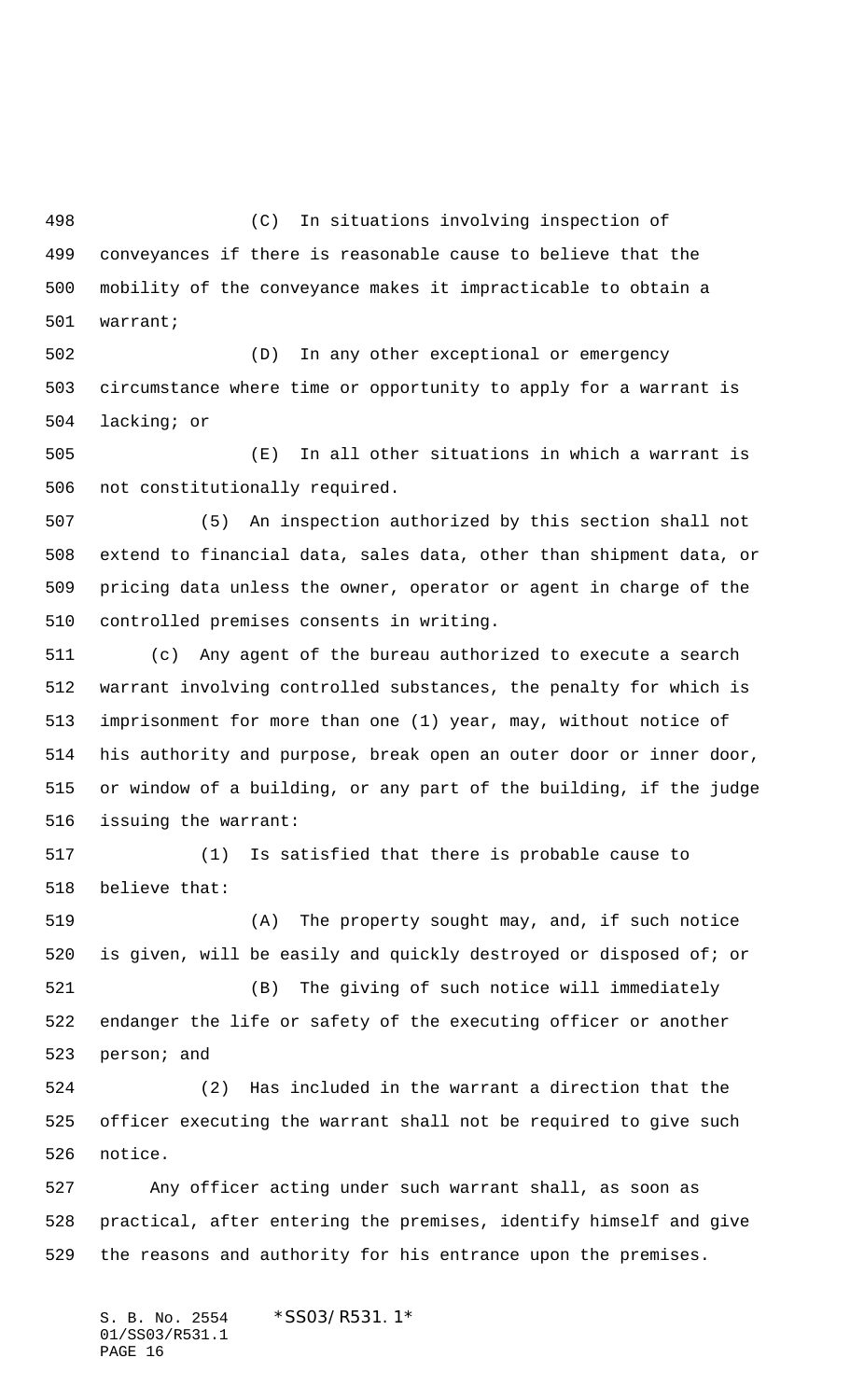Search warrants which include the instruction that the executing officer shall not be required to give notice of authority and purpose as authorized by this subsection shall be issued only by the county court or county judge in vacation, chancery court or by the chancellor in vacation, by the circuit court or circuit judge in vacation, or by a justice of the Mississippi Supreme Court.

 This subsection shall expire and stand repealed from and after July 1, 1974, except that the repeal shall not affect the validity or legality of any search authorized under this subsection and conducted prior to July 1, 1974.

 SECTION 9. Section 41-29-159, Mississippi Code of 1972, is amended as follows:

 41-29-159. (a) Any officer or employee of the bureau, investigative unit of the State Board of Pharmacy, investigative unit of the State Board of Medical Licensure, investigative unit of the State Board of Dental Examiners, investigative unit of the State Board of Optometry, any duly sworn peace officer of the State of Mississippi, any enforcement officer of the Mississippi Department of Transportation, or any highway patrolman, may, while engaged in the performance of his statutory duties:

(1) Carry firearms;

 (2) Execute and serve search warrants, arrest warrants, subpoenas, and summonses issued under the authority of this state;

 (3) Make arrests without warrant for any offense under this article committed in his presence, or if he has probable cause to believe that the person to be arrested has committed or is committing a crime; and

S. B. No. 2554 \*SS03/R531.1\* 01/SS03/R531.1 PAGE 17 (4) Make seizures of property pursuant to this article. (b) As divided among the Mississippi Bureau of Narcotics, the State Board of Pharmacy, the State Board of Medical Licensure, 561 the State Board of Dental Examiners and the State Board of Optometry, the primary responsibility of the illicit street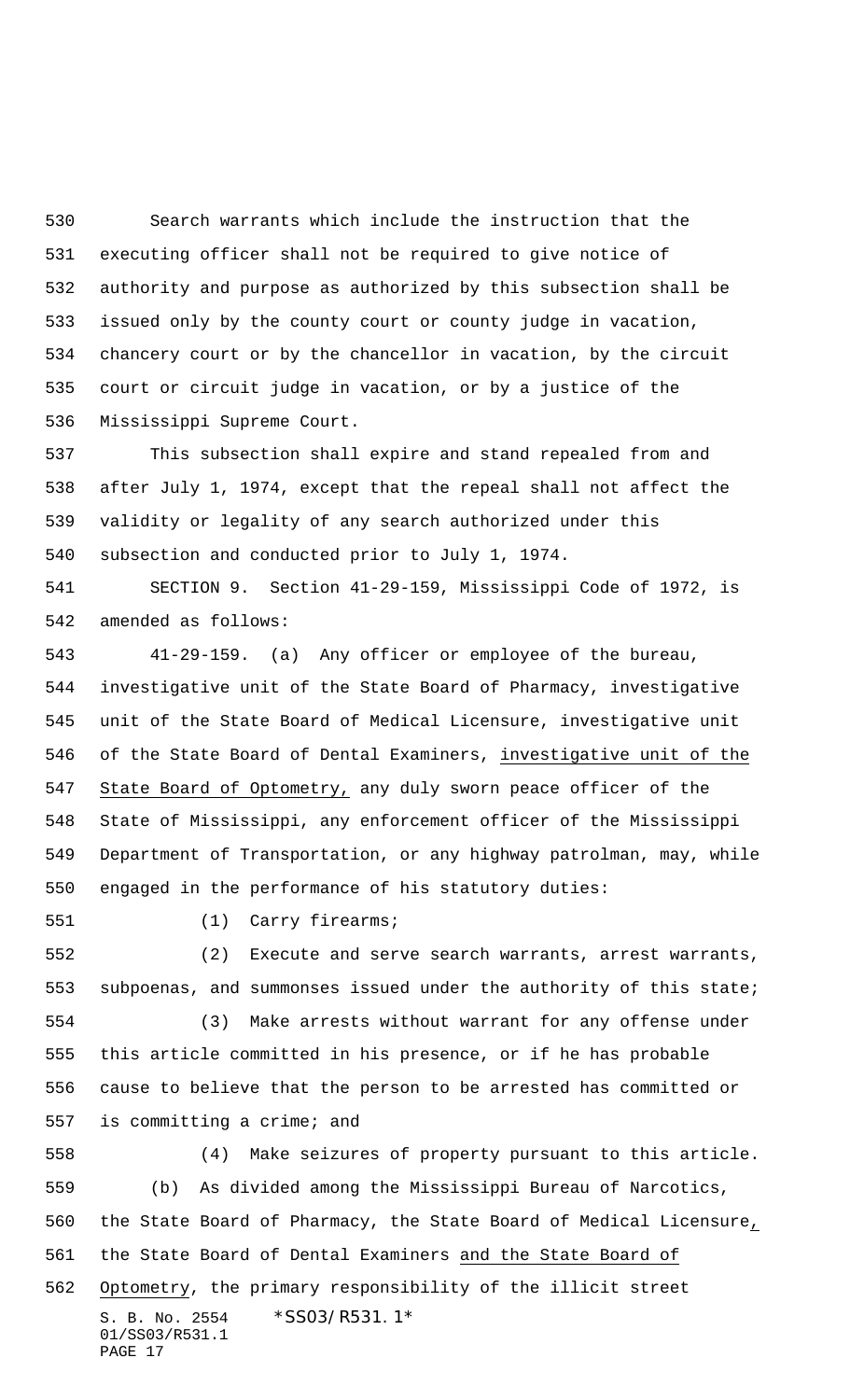traffic or other illicit traffic of drugs is delegated to agents of the Mississippi Bureau of Narcotics. The State Board of Pharmacy is delegated the responsibility of regulating and checking the legitimate drug traffic among pharmacists, pharmacies, hospitals, nursing homes, drug manufacturers, and any other related professions and facilities with the exception of the medical, dental, optometric and veterinary professions. The State Board of Medical Licensure is responsible for regulating and checking the legitimate drug traffic among nurses, physicians, podiatrists and veterinarians. The Mississippi Board of Dental 573 Examiners is responsible for regulating and checking the legitimate drug traffic among dentists and dental hygienists. The State Board of Optometry is responsible for regulating and checking the legitimate drug traffic among optometrists.

 (c) The provisions of this section shall not be construed to limit or preclude the detection or arrest of persons in violation of Section 41-29-139 by any local law enforcement officer, sheriff, deputy sheriff or peace officer.

 (d) Agents of the bureau are hereby authorized to investigate the circumstances of deaths which are caused by drug overdose or which are believed to be caused by drug overdose.

 (e) Any person who shall impersonate in any way the director or any agent, or who shall in any manner hold himself out as being, or represent himself as being, an officer or agent of the Mississippi Bureau of Narcotics shall be guilty of a misdemeanor, and upon conviction thereof shall be punished by a fine of not less than One Hundred Dollars (\$100.00) nor more than Five Hundred Dollars (\$500.00) or by imprisonment for not more than one (1) year, or by both such fine and imprisonment.

 SECTION 10. Section 41-29-167, Mississippi Code of 1972, is amended as follows:

S. B. No. 2554 \* SS03/R531.1\* 01/SS03/R531.1 41-29-167. (a) The State Board of Medical Licensure, the Mississippi Bureau of Narcotics, the State Board of

```
PAGE 18
```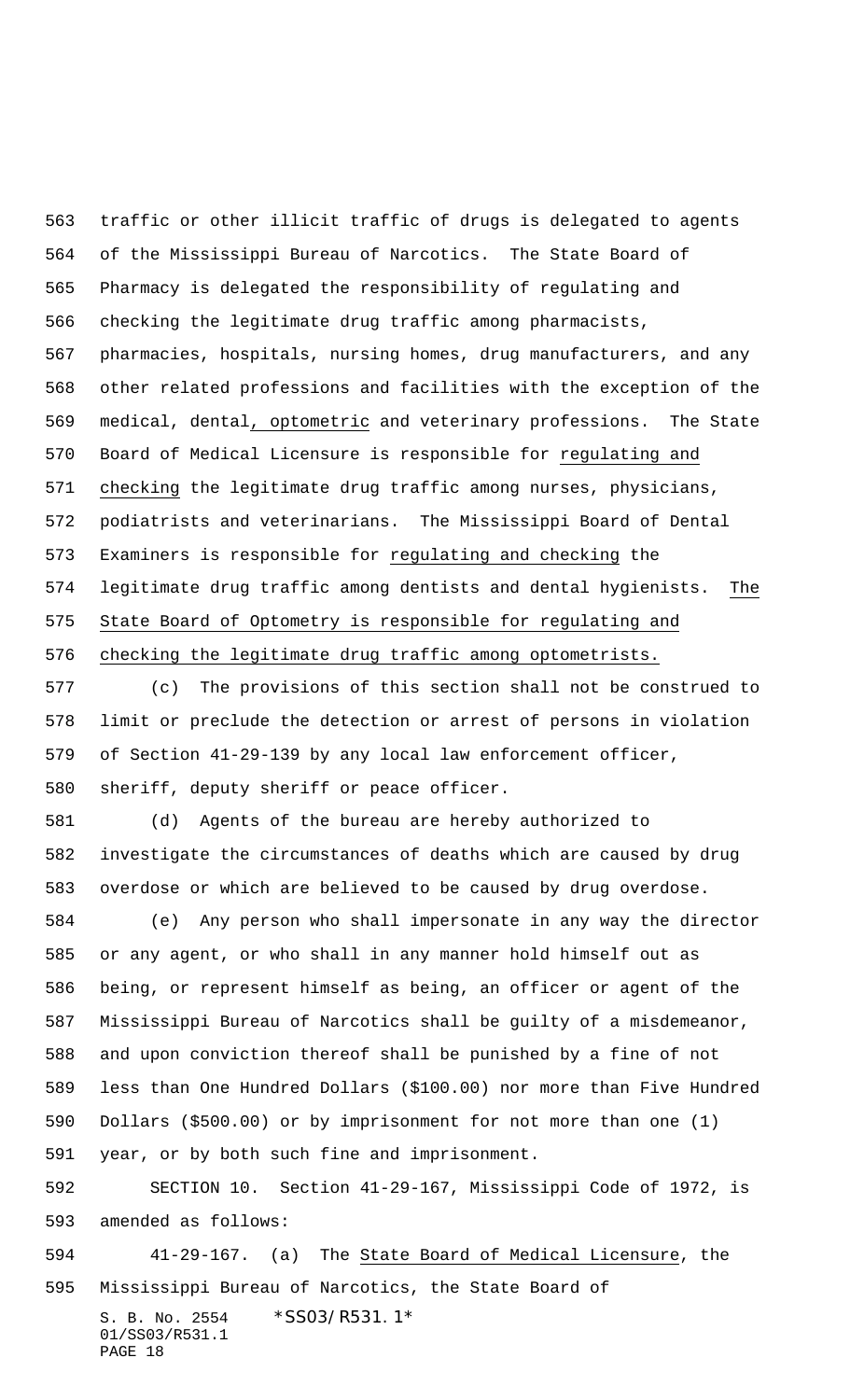Pharmacy, **\* \* \*** the State Board of Dental Examiners and the State Board of Optometry shall cooperate with federal and other state agencies in discharging their responsibilities concerning traffic in controlled substances and in suppressing the abuse of controlled substances. To this end, they may:

 (1) Arrange for the exchange of information among governmental officials concerning the use and abuse of controlled substances;

 (2) Coordinate and cooperate in training programs concerning controlled substance law enforcement at local and state levels;

 (3) Cooperate with the United States Drug Enforcement Administration by establishing a centralized unit to accept, catalogue, file and collect statistics, including records of drug dependent persons and other controlled substance law offenders within the state, and make the information available for federal, state and local law enforcement purposes; and

 (4) Conduct programs of eradication aimed at destroying wild or illicit growth of plant species from which controlled substances may be extracted.

 (b) Results, information and evidence received from the United States Drug Enforcement Administration relating to the regulatory functions of this article, including results of inspections conducted by it may be relied and acted upon by the Mississippi Bureau of Narcotics, the State Board of Pharmacy, the State Board of Medical Licensure, the State Board of Dental Examiners and the State Board of Optometry in the exercise of their regulatory functions under this article.

 SECTION 11. Section 41-29-171, Mississippi Code of 1972, is amended as follows:

S. B. No. 2554 \* SS03/R531.1\* 01/SS03/R531.1 PAGE 19 41-29-171. (a) The Mississippi Bureau of Narcotics, the State Board of Pharmacy, the State Board of Medical Licensure, the 628 State Board of Dental Examiners and the State Board of Optometry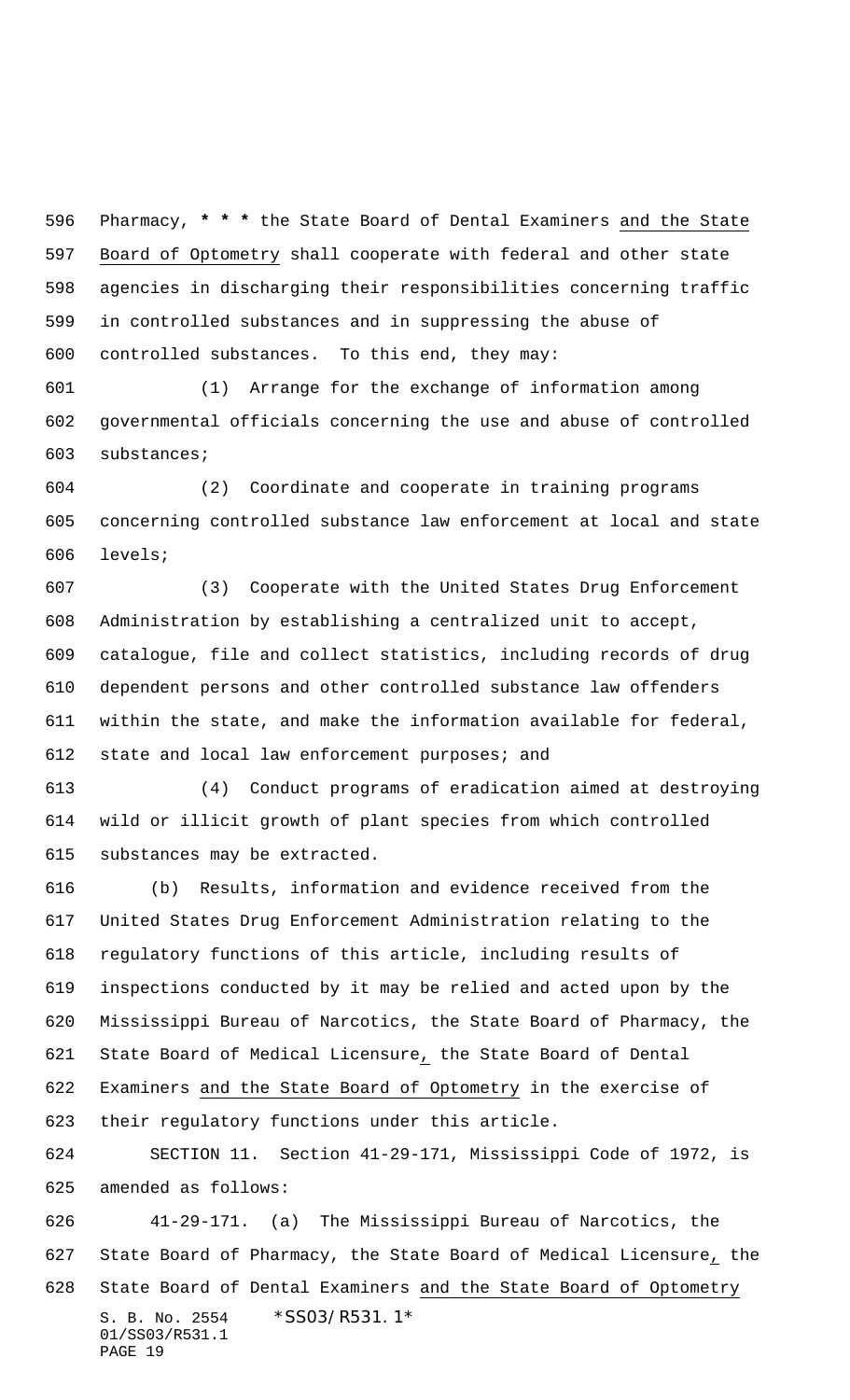shall encourage research on misuse and abuse of controlled substances. In connection with the research, and in furtherance of the enforcement of this article they may: (1) Establish methods to assess accurately the effects of controlled substances and identify and characterize those with potential for abuse; (2) Make studies and undertake programs of research to: (A) Develop new or improved approaches, techniques, systems, equipment and devices to strengthen the enforcement of this article; (B) Determine patterns of misuse and abuse of controlled substances and the social effects thereof; and (C) Improve methods for preventing, predicting, understanding and dealing with the misuse and abuse of controlled substances; (3) Enter into contracts with public agencies, institutions of higher education, and private organizations or individuals for the purpose of conducting research, demonstrations, or special projects which bear directly on misuse and abuse of controlled substances. (b) The Mississippi Bureau of Narcotics and the State Board of Education may enter into contracts for educational and research activities without performance bonds. (c) The board may authorize the possession and distribution of controlled substances by persons engaged in research. Persons who obtain this authorization are exempt from state prosecution for possession and distribution of controlled substances to the extent of the authorization. SECTION 12. Section 73-19-31, Mississippi Code of 1972, is amended as follows: 73-19-31. Sections 73-19-1 through 73-19-29 and 73-19-33

through 73-19-45, which create the Mississippi Board of Optometry

S. B. No. 2554 \*SS03/R531.1\* 01/SS03/R531.1 PAGE 20